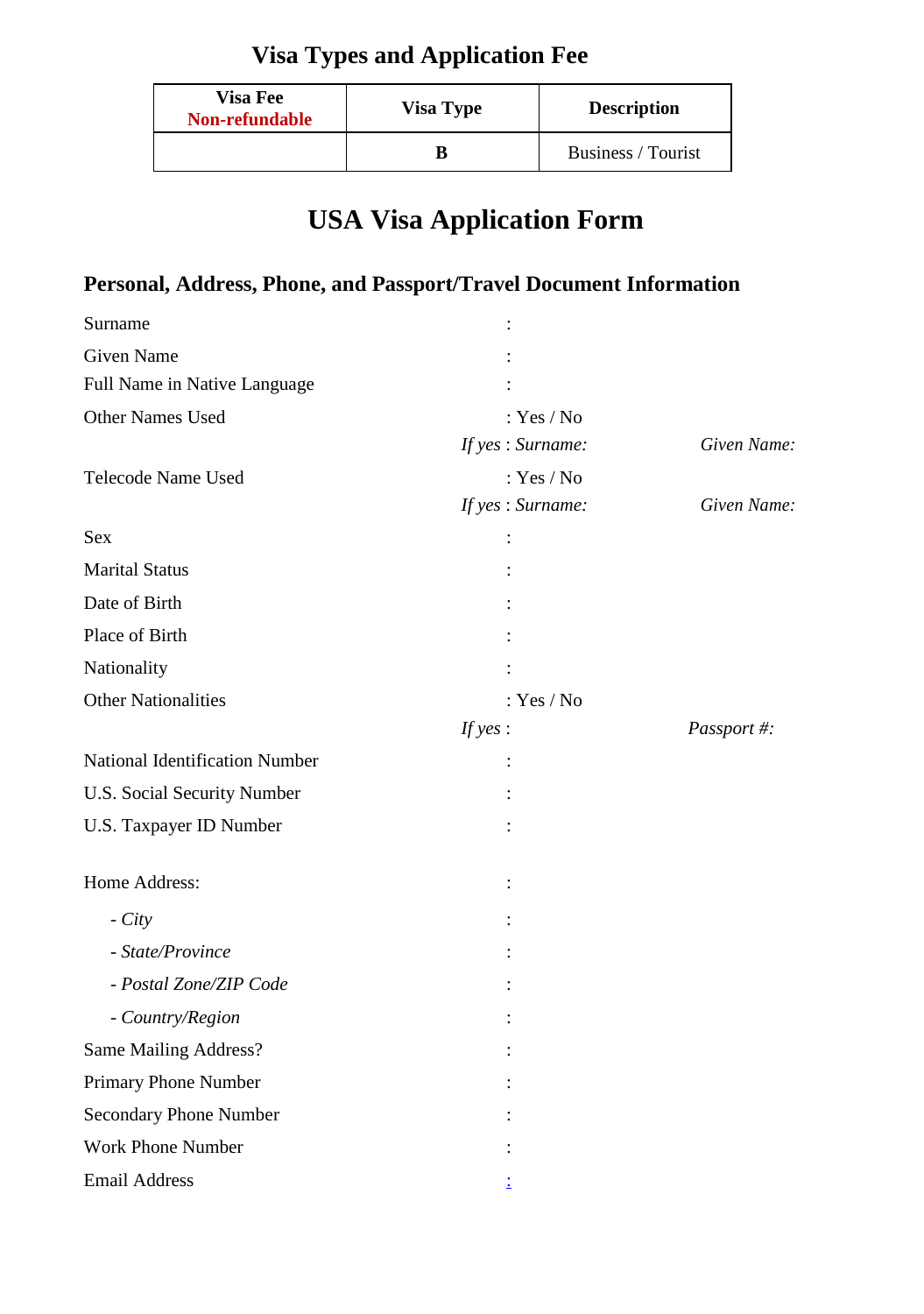| Passport/Travel Document Type                     |            |
|---------------------------------------------------|------------|
| Passport/Travel Document Number                   |            |
| Passport Book Number                              |            |
| Country/Authority that Issued Passport/Travel     |            |
| Document                                          |            |
| - City Where Issued                               |            |
| - State/Province Where Issued                     |            |
| - Country/Region Where Issued                     |            |
| - Issuance Date                                   |            |
| - Expiration Date                                 |            |
| Have you ever lost a passport or had one stolen?  | : Yes / No |
| If yes, please provide passport number and reason |            |

#### **Travel Information**

| The List of Purposes of Trip to the U.S.     |                               |
|----------------------------------------------|-------------------------------|
| Purpose of Trip to the U.S. $(1)$            |                               |
| Specify                                      |                               |
| <b>Intended Date of Arrival</b>              |                               |
| Intended Length of Stay in U.S.              |                               |
| Address where you will stay in the U.S.      |                               |
| Person/Entity Paying for Your Trip           | SELF / OTHER PERSON /         |
|                                              | OTHER COMPANY OR ORGANIZATION |
| Surname of the Person paying for the trip    |                               |
| Given Name of the Person paying for the trip |                               |
| Telephone Number                             |                               |
| Relationship to you                          |                               |
| Address                                      |                               |
|                                              |                               |
| Company/Organization Paying for the Trip     |                               |
| Telephone Number                             |                               |
| Relationship to You                          |                               |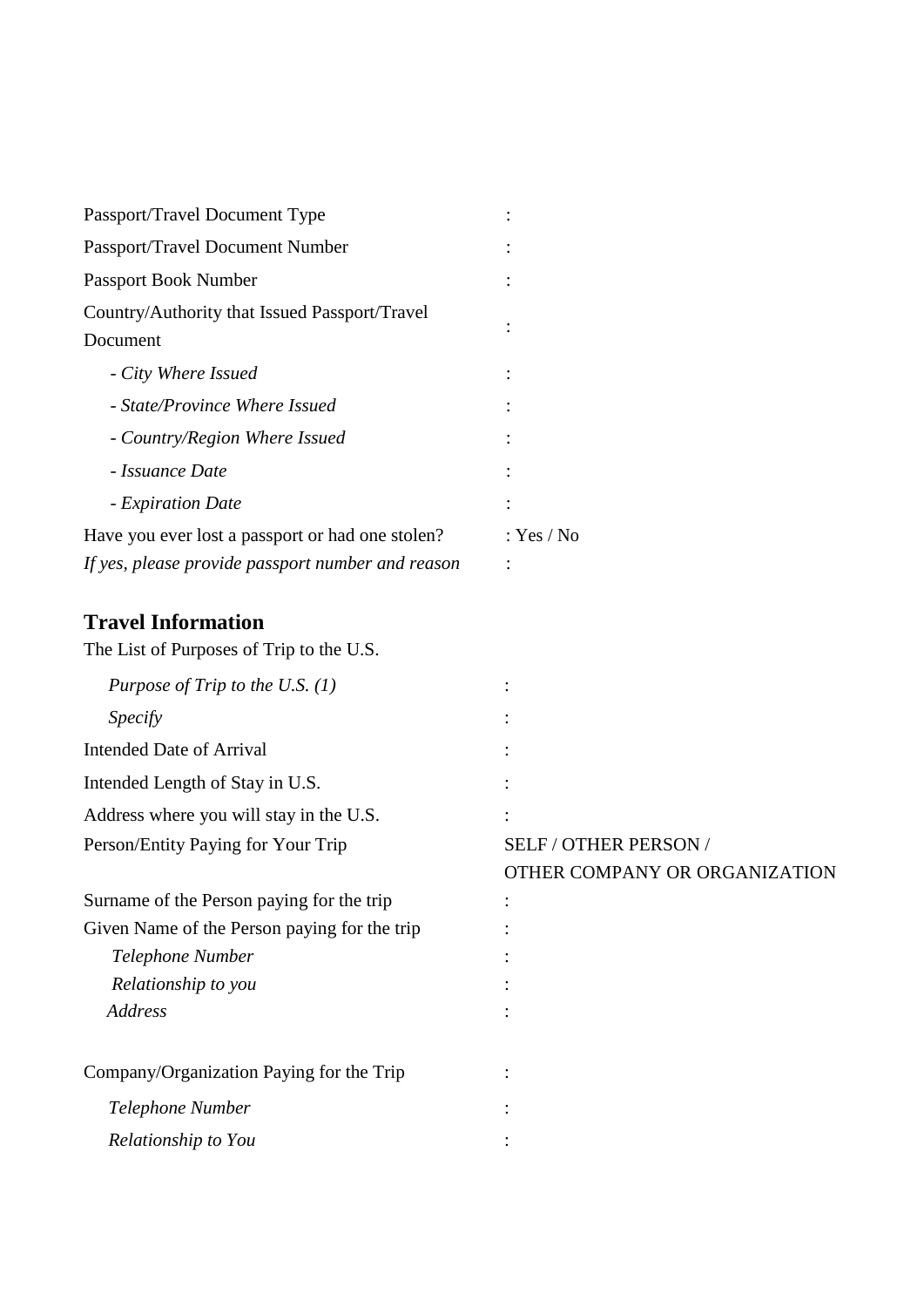| Address of Company/Organization Paying                                    |                         |
|---------------------------------------------------------------------------|-------------------------|
| City                                                                      |                         |
| State/Province                                                            |                         |
| Postal Zone/ZIP Code                                                      |                         |
| Country/Region                                                            |                         |
| Are there other persons traveling with you?                               | : $Yes / No$            |
| If Yes, Surname of the person                                             |                         |
| Given name of the person                                                  |                         |
| Relationship                                                              |                         |
| Have you ever been in the U.S.?                                           | : $Yes / No$            |
| Have you ever been issued a U.S. visa?                                    | : $Yes / No$            |
| If Yes, Visa Number                                                       |                         |
| Date Last visa was issued                                                 |                         |
| Are you applying the same type of Visa                                    |                         |
| Are you applying in the same country or location                          |                         |
| where the visa above was issued, and is this                              |                         |
| country or location your place or principal of                            |                         |
| residence                                                                 |                         |
| Have you been ten-printed                                                 |                         |
| Has your U.S visa ever been lost or stolen?                               |                         |
| Has your U.S visa ever been cancelled or revoked? :                       |                         |
| Have you ever been refused a U.S. Visa, been refused : Yes / No           |                         |
| admission to the United States, or withdrawn your If yes, please explain: |                         |
| application for admission at the port of entry?                           |                         |
| Has anyone ever filed an immigrant petition on your                       | : $Yes / No$            |
| behalf with the United States Citizenship and                             | If yes, please explain: |
| <b>Immigration Services?</b>                                              |                         |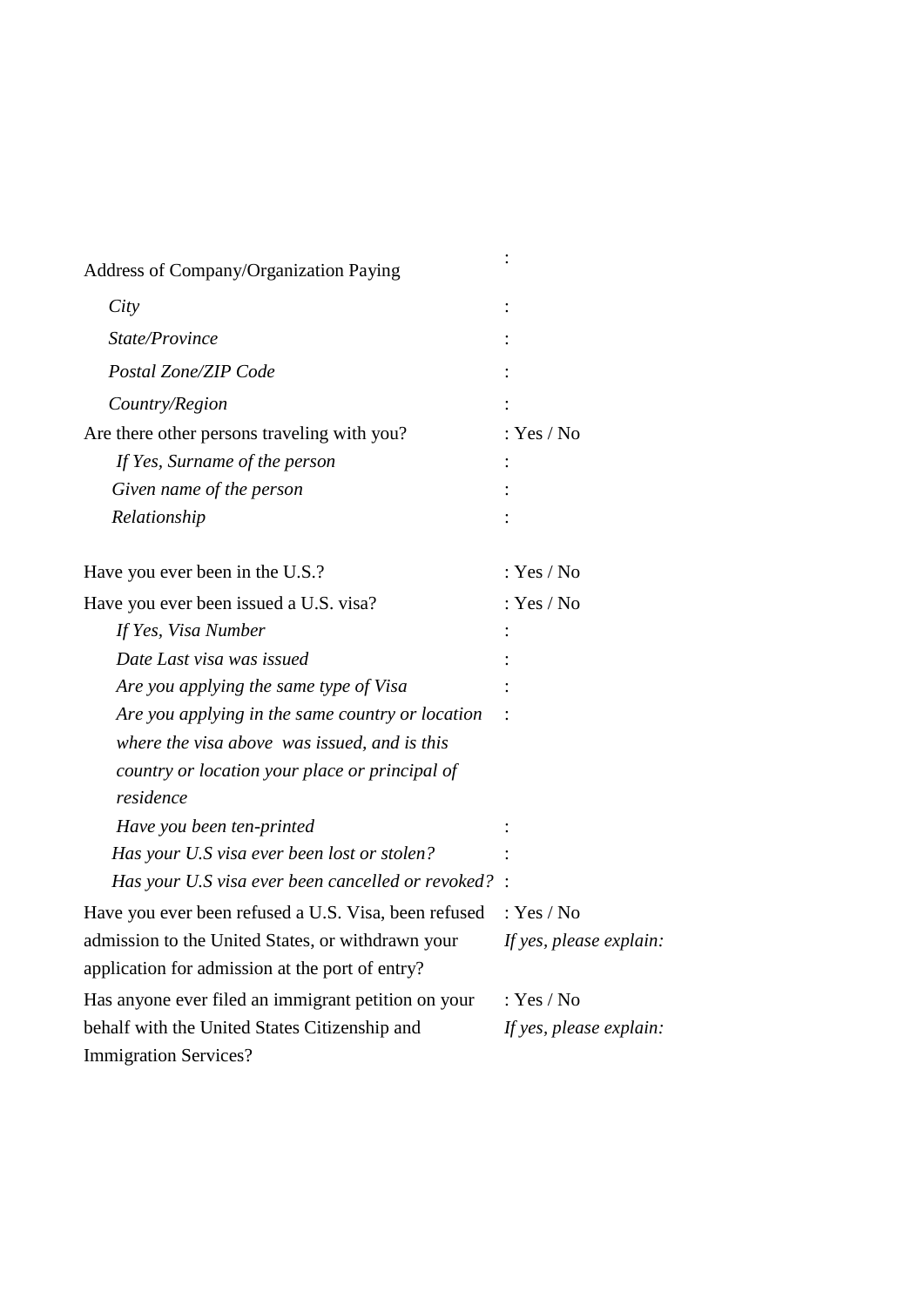#### **U.S. Contact Information**

| Contact Person Name in the U.S.                                            |              |
|----------------------------------------------------------------------------|--------------|
| Organization Name in the U.S.                                              |              |
| Relationship to You                                                        |              |
| <b>U.S. Contact Address</b>                                                |              |
|                                                                            |              |
|                                                                            |              |
| Phone Number:                                                              |              |
| Email Address:                                                             |              |
| <b>Family Information</b>                                                  |              |
| <b>Father's Surnames</b>                                                   |              |
| <b>Father's Given Names</b>                                                |              |
| Father's Date of Birth                                                     |              |
| Is your father in the U.S.?                                                | : Yes / No   |
| <b>Mother's Surnames</b>                                                   |              |
| <b>Mother's Given Names</b>                                                |              |
| Mother's Date of Birth                                                     |              |
| Is your mother in the U.S.?                                                | : $Yes / No$ |
| Do you have any immediate relatives, not including<br>parents in the U.S.? | : Yes / No   |
| If yes, Surname of your relative                                           |              |
| Given name of your relative                                                |              |
| Relationship to you                                                        |              |
| Relative's status in U.S.                                                  |              |
| Do you have any other relatives in the United States?                      | : Yes / No   |
| Spouse's Full Name                                                         |              |
| Spouse's Date of Birth                                                     |              |
| <b>Spouse's Nationality</b>                                                |              |
| Spouse's City of Birth                                                     |              |
| Spouse's Country/Region of Birth                                           |              |
| Spouse's Address                                                           |              |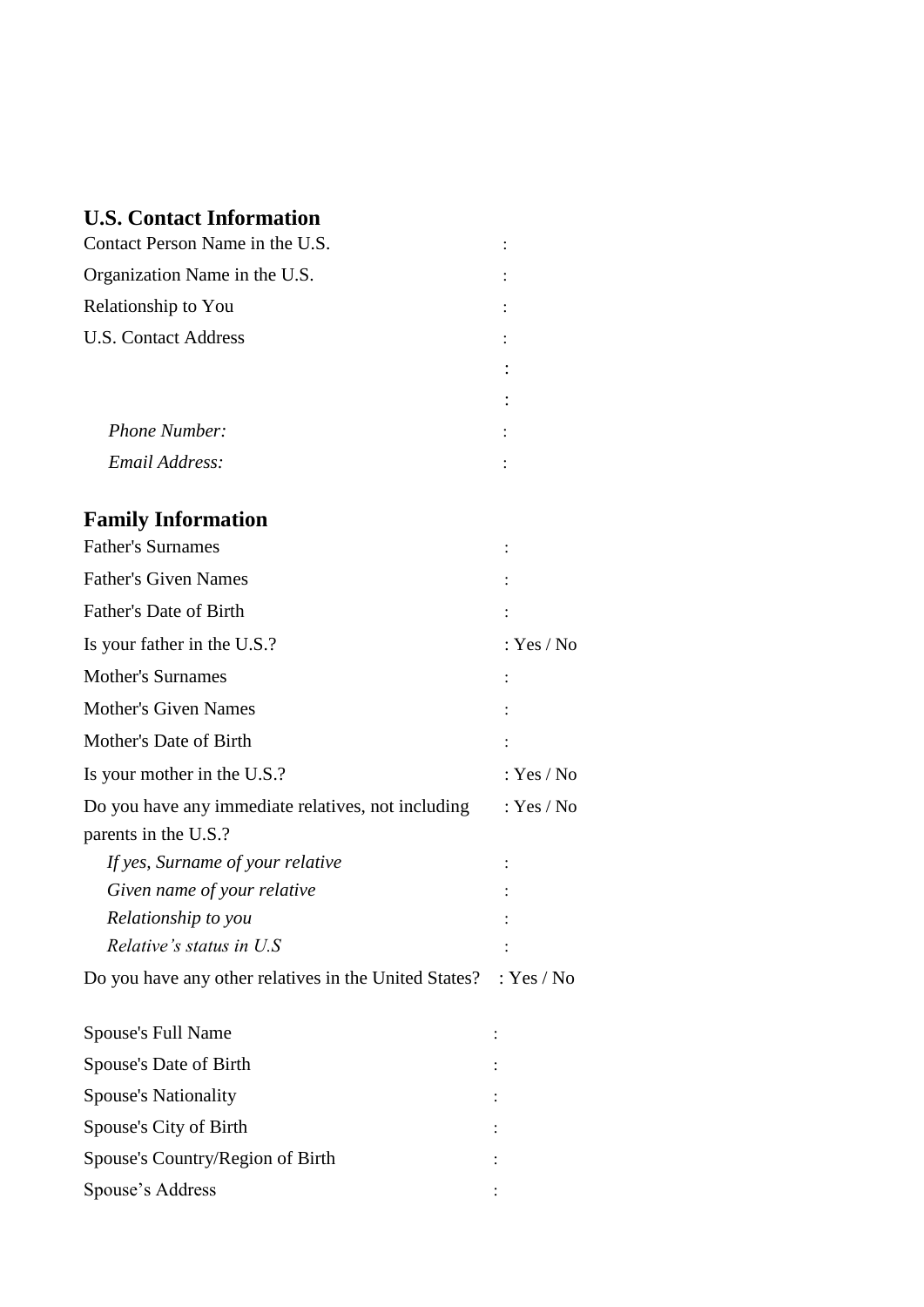## **Work/Education/Training Information**

| <b>Primary Occupation</b>                       |  |
|-------------------------------------------------|--|
| Specify Other:                                  |  |
| <b>Present Employer or School Name</b>          |  |
| <i>Address</i>                                  |  |
|                                                 |  |
| City                                            |  |
| State/Province                                  |  |
| Postal Zone/Zip Code                            |  |
| Country/Region                                  |  |
| Work Phone Number:                              |  |
| Monthly Salary in Local Currency (if employed): |  |
| <b>Briefly Describe your Duties:</b>            |  |

| Were you previously employed?              | : Yes / No |
|--------------------------------------------|------------|
| If yes, please provide information         | ٠          |
| <i>(Occupation, Company name, Address)</i> |            |

| Provide a List of Languages You speak |  |
|---------------------------------------|--|
|---------------------------------------|--|

| Have you traveled to any countries within the last five $: Yes / No$ |  |
|----------------------------------------------------------------------|--|
| years?                                                               |  |

*Please list visited countries / regions* :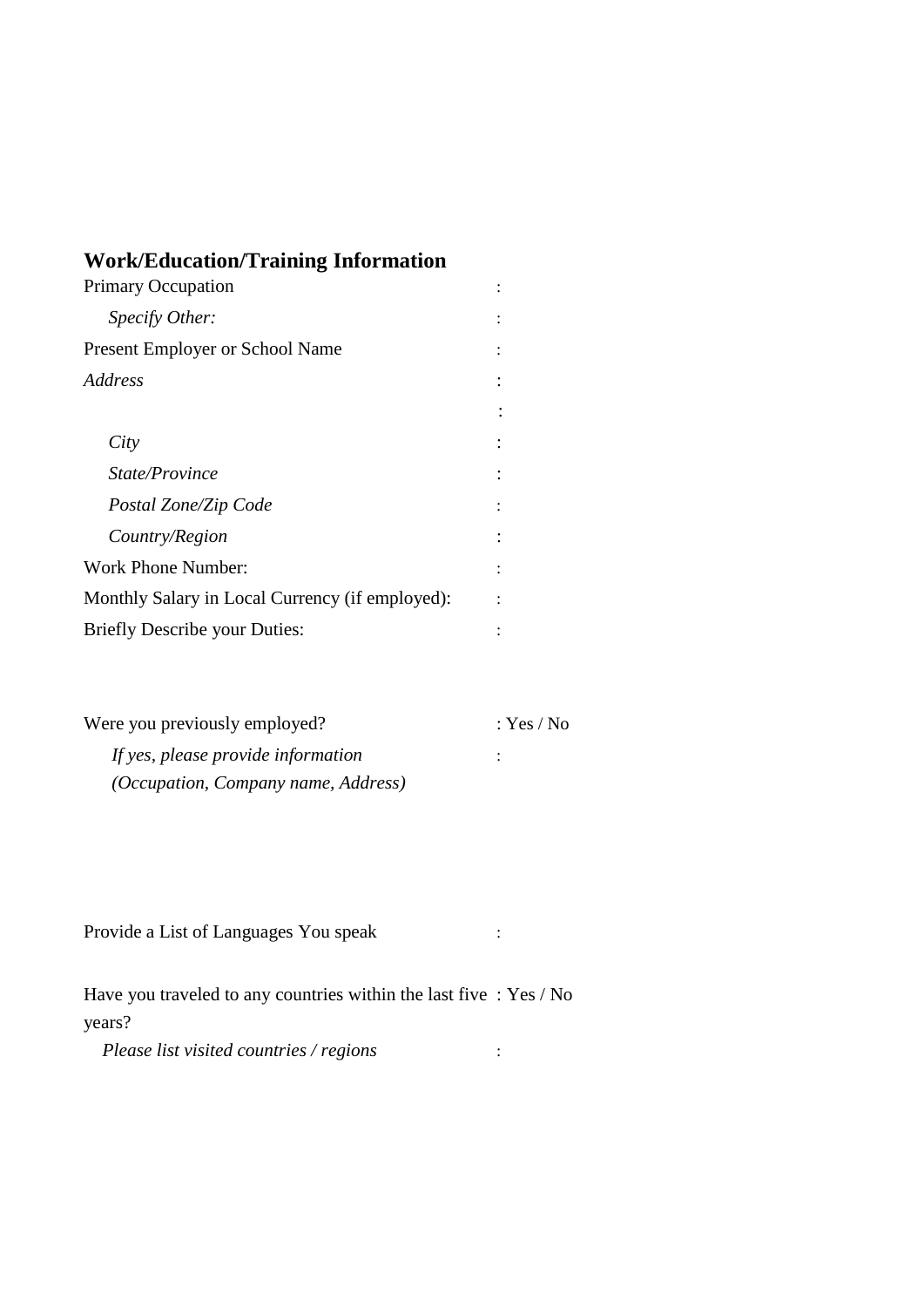## **\*\* If Yes for any questions below, please explain.**

#### **Security and Background Information**

| Do you have a communicable disease of public health significance? (Communicable diseases of<br>public significance include chancroid, gonorrhea, granuloma inguinale, infectious leprosy,    | $\mathbf{Y}$ / $\mathbf{N}$ |
|----------------------------------------------------------------------------------------------------------------------------------------------------------------------------------------------|-----------------------------|
| lymphogranuloma venereum, infectious stage syphilis, active tuberculosis, and others diseases<br>as determined by the Department of Health and Human Services.)                              |                             |
| Do you have a mental or physical disorder that poses or is likely to pose a threat to the safety or<br>welfare of yourself or others?                                                        | Y/N                         |
| Are you or have you ever been a drug abuser or addict?                                                                                                                                       | Y/N                         |
| Have you ever been arrested or convicted for any offense or crime, even though subject of a<br>pardon, amnesty, or other similar action?                                                     | $\mathbf{Y}$ / $\mathbf{N}$ |
| Have you ever violated, or engaged in a conspiracy to violate, any law relating to controlled<br>substances?                                                                                 | $\mathbf{Y}$ / $\mathbf{N}$ |
| Are you coming to the United States to engage in prostitution or unlawful commercialized vice or<br>have you been engaged in prostitution or procuring prostitutes within the past 10 years? | Y/N                         |
| Have you ever been involved in, or do you seek to engage in, money laundering?                                                                                                               | Y/N                         |
| Have you ever committed or conspired to commit a human trafficking offense in the United States<br>or outside the United States                                                              | Y/N                         |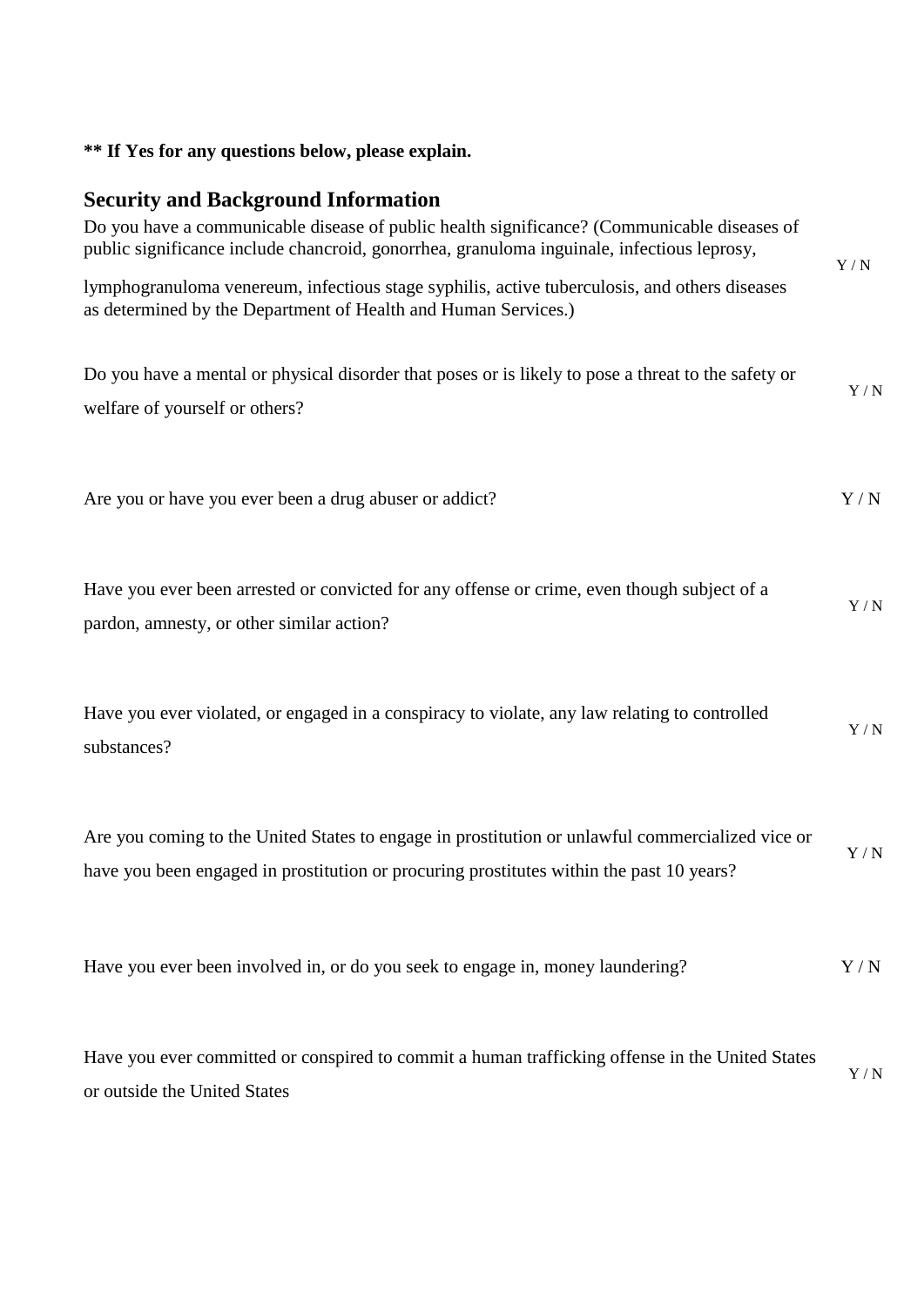| Are you the spouse, son, or daughter of an individual who has committed or conspired to commit a<br>human trafficking offense in the United States or outside the United States and have you within the<br>last five years, knowingly benefited from the trafficking activities? | Y/N                           |
|----------------------------------------------------------------------------------------------------------------------------------------------------------------------------------------------------------------------------------------------------------------------------------|-------------------------------|
| Have you knowingly aided, abetted, assisted or colluded with an individual who has committed or<br>conspired to commit a severe human trafficking offense in the United States or outside the United<br>States?                                                                  | Y/N                           |
| Do you seek to engage in espionage, sabotage, export control violations, or any other illegal<br>activity while in the United States?                                                                                                                                            | Y/N                           |
| Do you seek to engage in terrorist activities while in the United States or have you ever engaged in<br>terrorist activities?                                                                                                                                                    | Y/N                           |
| Have you ever or do you intend to provide financial assistance or other support to terrorists or<br>terrorist organizations?                                                                                                                                                     | Y/N                           |
| Are you a member or representative of a terrorist organization?                                                                                                                                                                                                                  | Y/N                           |
| Have you ever ordered, incited, committed, assisted, or otherwise participated in genocide?                                                                                                                                                                                      | Y/N                           |
| Have you ever committed, ordered, incited, assisted, or otherwise participated in torture?                                                                                                                                                                                       | $\mathbf{Y} \,/\, \mathbf{N}$ |
| Have you committed, ordered, incited, assisted, or otherwise participated in extrajudicial killings,<br>political killings, or other acts of violence?                                                                                                                           | $\mathbf{Y}$ / $\mathbf{N}$   |
| Have you ever engaged in the recruitment or the use of the child soldiers?                                                                                                                                                                                                       | Y/N                           |
| Have you, while serving as a government official, been responsible for or directly carried out, at<br>any time, particularly severe violations of religious freedom?                                                                                                             | Y/N                           |
| Have you ever been directly involved in the establishment or enforcement of the population<br>controls forcing a woman to undergo an abortion against her free choice or a man or a woman to<br>undergo sterilization against his or her free will?                              | Y/N                           |
| Have you ever been directly involved in the coercive transplantation of human organs or bodily<br>tissue?                                                                                                                                                                        | Y/N                           |
| Have you ever sought to obtain or assist others to obtain a visa, entry into the United States, or any                                                                                                                                                                           | Y/N                           |